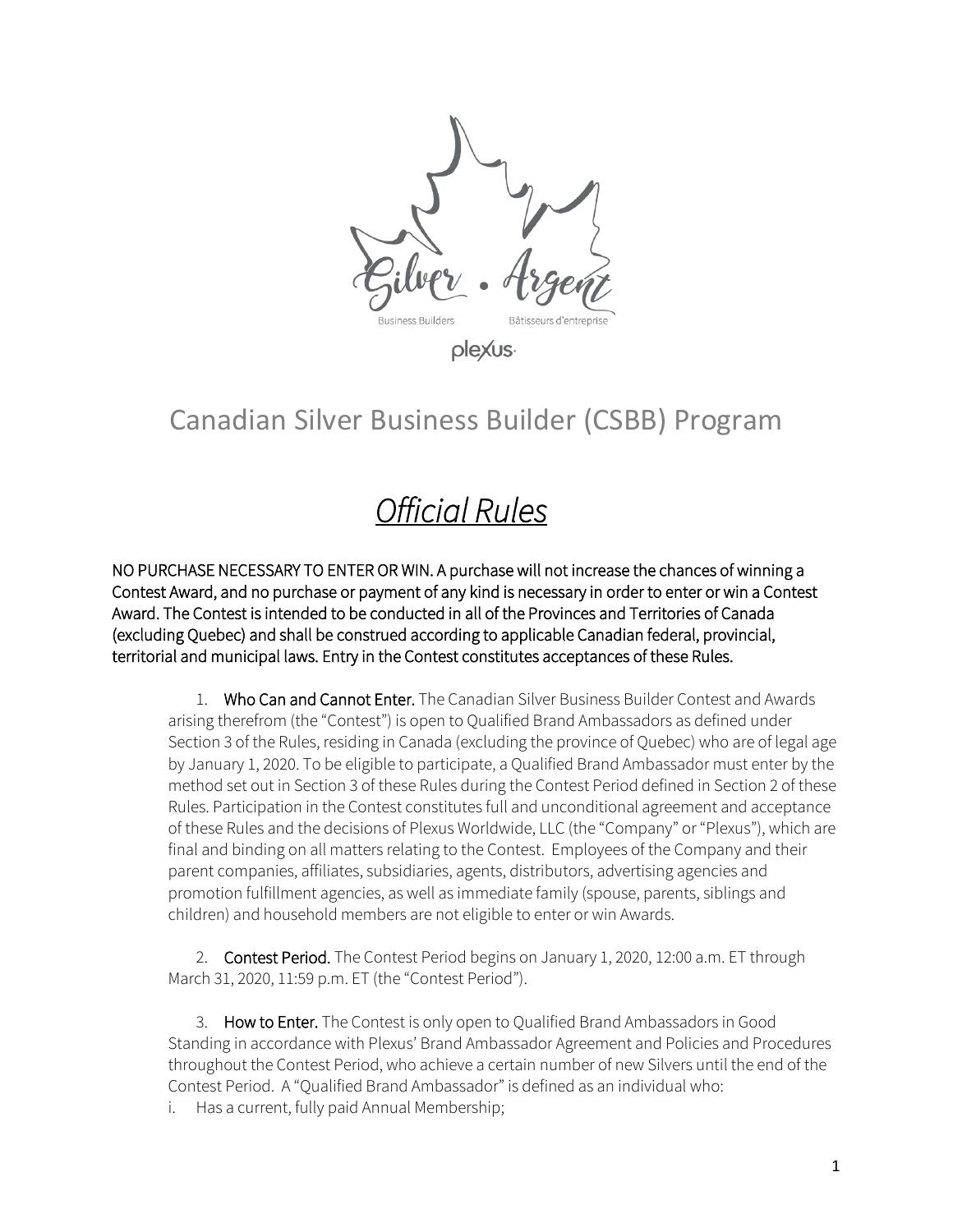- ii. Has at least 100 in Personal Volume (PV), excluding Welcome Pack PV, through the monthly cycle end date. PV is defined as the volume received from each commissionable product that you or your customers purchase (excluding Welcome Pack PV) and must be qualified in the prior month; and
- iii. Has achieved the highest achieved rank of Silver, Senior Silver Gold, Senior Gold, or Ruby.

"Good Standing is defined as:

- i. You have acknowledged and agreed to the Brand Ambassador Terms and Conditions and Policies and Procedures; and
- ii. You have not violated the Company's Terms and Conditions and Policies and Procedures.

4. Selection of Qualified Brand Ambassadors. Subject to compliance with these Rules, there can be up to six (6) grand prize award winners and up to ten runner-up winners. The first six (6) Qualified Brand Ambassadors with the most first time Silver Rank Advancements, within the first three level(s) of their organization during the Contest Period will earn the grand award. The next ten (10) Qualified Brand Ambassadors will earn the runner-up award.

In order to qualify for the Contest Awards, Qualified Brand Ambassadors must do the following:

- i. Have personally sponsored at least one Silver<sup>[1](#page-1-0)</sup>; and
- ii. Have a minimum of three new Silvers within the Contest Period in their first three levels.

In the event of a tie, the Brand Ambassador with the newest personally sponsored Preferred Customers during the month will win, followed by the newest personally sponsored Retail Customers, followed by the most PV.

5. Grand Award and Grand Award Values.<sup>[2](#page-1-1)</sup> The six Grand Award winners will earn a trip to Scottsdale, Arizona for themselves and one guest to visit the One Plexus® Headquarters. This trip includes:

- i. A round-trip flight to and from Scottsdale, Arizona for the winner and their guest (Coach class; no upgrades) from the winners closest major gateway airport\*
- ii. A 3-night stay at the Omni Scottsdale Resort & Spa at Montelucia (room and tax only), one (1) Deluxe Room -Single or Double Occupancy
- iii. Ground transportation to and from the airport, hotel, Plexus Headquarters and the dinner with the Executives
- iv. Tour of One Plexus Headquarters
- v.  $300.00$  $300.00$  USD<sup>3</sup> spending money for the winner
- vi. Business or training session and a private tour of Head Office
- vii. Dinner with Plexus Executives
- viii. Lunch with Plexus Staff
- ix. Recognition Award + Certificate

<span id="page-1-0"></span><sup>&</sup>lt;sup>1</sup> To achieve Silver rank, Brand Ambassadors must: (i) be a Qualified Brand Ambassador; and (ii) have at least three personally sponsored, Qualified Brand Ambassadors.

<span id="page-1-1"></span><sup>2</sup> Children 18 and under are not allowed to attend the Grand Award Trip.

<span id="page-1-2"></span><sup>&</sup>lt;sup>3</sup> The award of 300.00 USD will be deposited into the winners hyperwallet. Guests do not receive the 300.00 USD.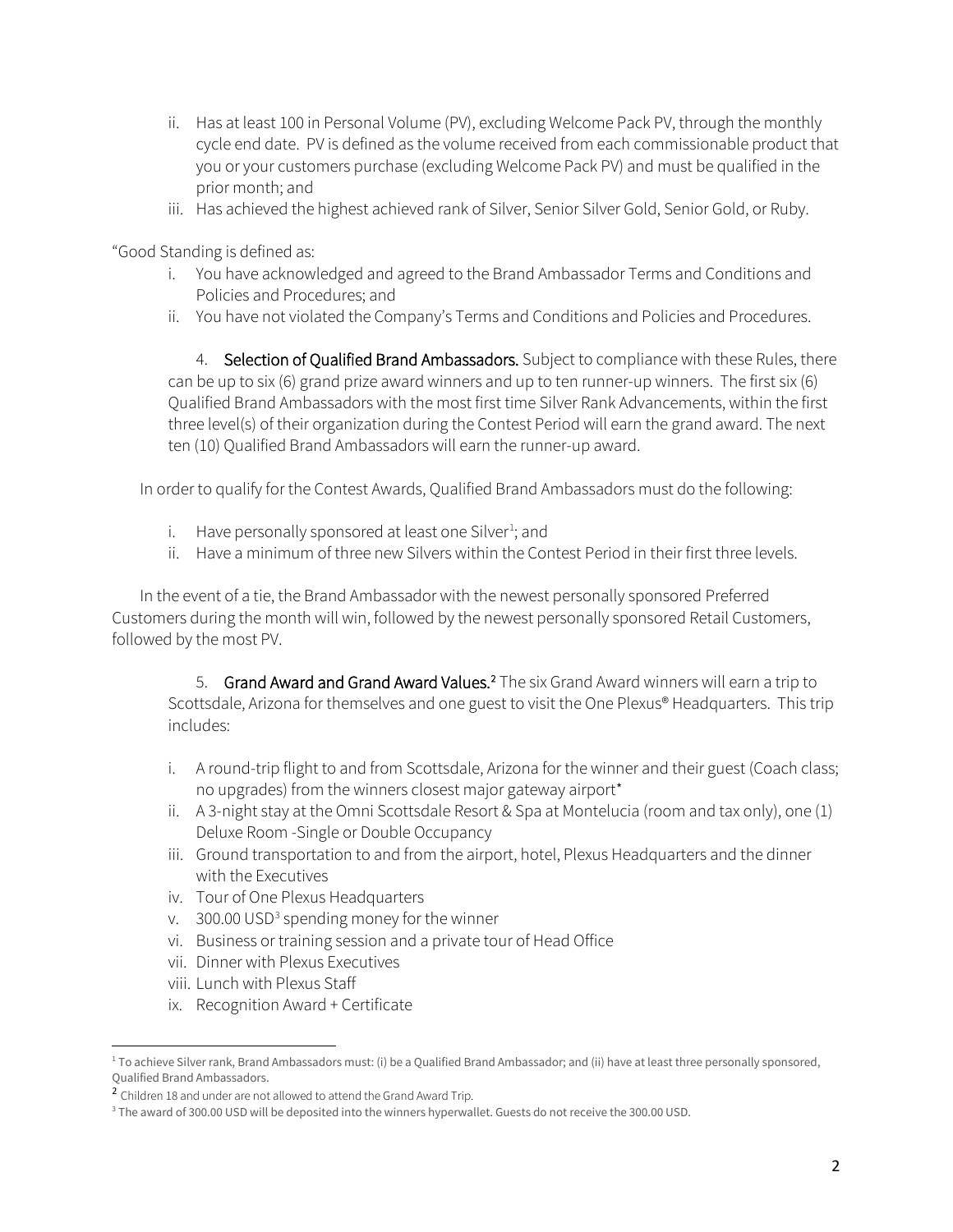\*Guests must be able to depart from the same airport as the winner.

The ten runner-up winners will receive a 125.00 CAD Visa gift card and 125.00 CAD product credit.

The approximate retail value of the Contest Reward is 3,000 USD. The approximate retail value of the runner-up award is 250.00 CAD. The winners each quarter must schedule and complete their trip within the next two scheduled trips following the notification date, based on corporate availability.

Once airline tickets have been purchased for a guest no transfers or name changes will be approved. The qualifier may bring a new guest, but the qualifier will be responsible for purchasing airfare. Plexus will not be responsible for any additional travel costs incurred as a result of this change. Once the airline tickets have been purchased there will be no credit or re-issuance of airfare for future trips or dates. Cancellation fees may apply to canceled reservations. Each traveler is responsible for flight check-in as well as arrival and departure tracking of flights. Plexus will not be responsible for providing flight change notifications.

Winners will be responsible for providing a personal credit card at time of check in to cover all incidentals as well as any additional charges made during your stay not covered by Plexus. The following items will be charged directly to the winner and/or guest:

- i. Room upgrades
- ii. Spa purchases
- iii. Food and beverages
- iv. Excursions or resort activities not included in the reward

For the Corporate Tour, closed-toed shoes must be worn on the warehouse tour. No cell phones are permitted around desks in the One Plexus Headquarters or in the warehouse. Brand Ambassadors will have photos and videos taken of them while participating in the trip and related events for marketing and testimonials purposes.

6. How to Win. Winners will be notified no later than end of the following month of the Contest Period via phone and email at the phone number and email address listed on file with the Company. All travel arrangements are made at the discretion of the Plexus Recognition Team. The Winner and the winner's guest must be 18 years or over. The 125.00 CAD Visa gift card will be shipped to the ten (10) runner-up winners to the address on file with Plexus.

The winners must have complied with and remain in compliance with these rules. In addition, the winners may be required to provide verification of his or her eligibility, age and all claims made by the winner. Should a winner not be reached no later than the following month after each Contest Period for any reason, including, but not limited to, the failure of the winner to provide appropriate contact information or the winner rejecting his or her Award, or if the winner is otherwise not in compliance with these Rules, or is disqualified by the Company for any reason in the sole discretion of the Company, the Award shall be automatically forfeited by that winner.

## 7. Odds of Winning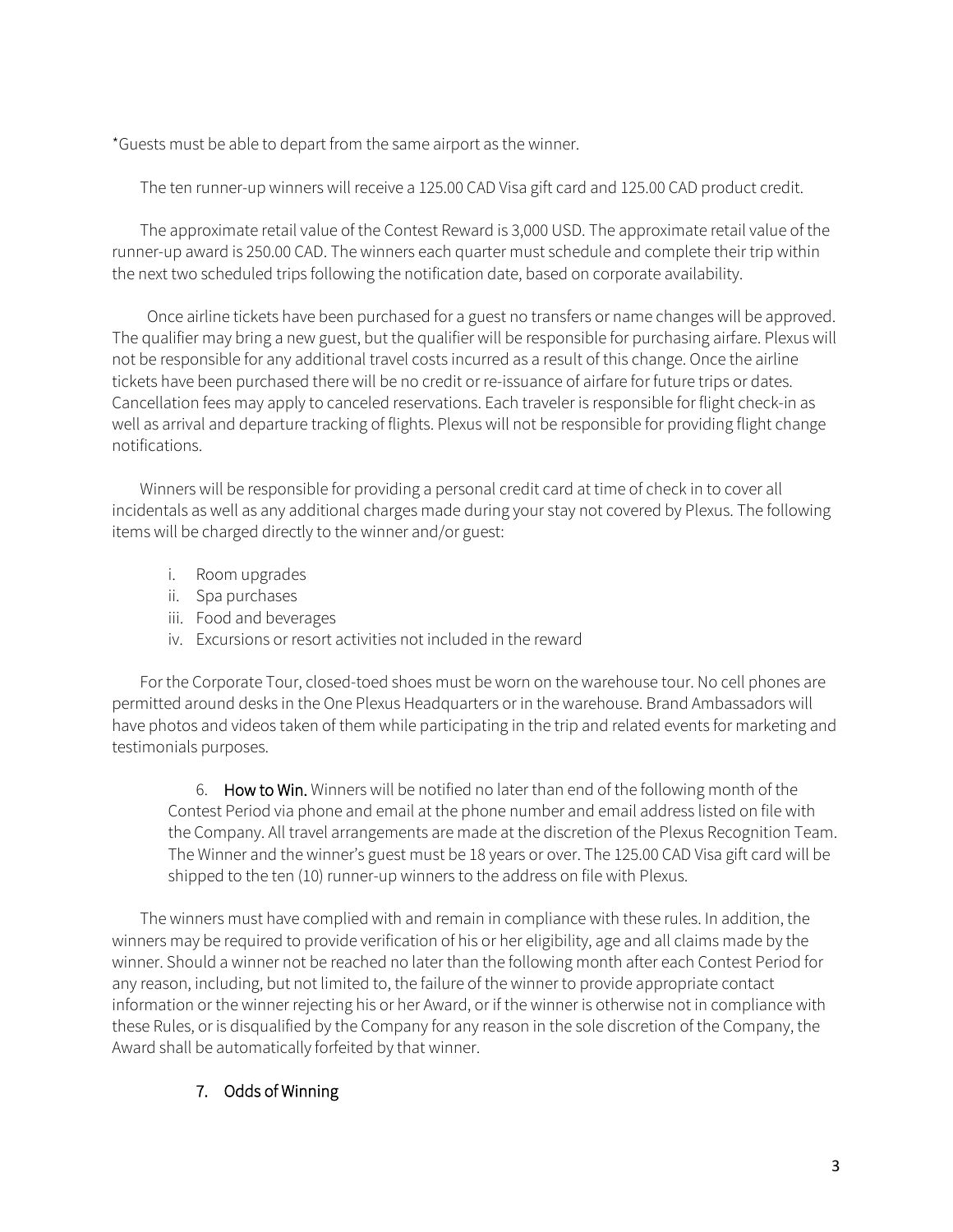The odds of winning will depend on the number of Qualified Brand Ambassadors who achieve a certain number of Silver Rank Advancements during the Contest Period.

#### 8. Contest Award Conditions

The following conditions apply to all Contest Awards:

- i. All Contest Awards must be accepted as awarded. No substitutions, alterations, cash equivalents or redemptions will be made except at the sole discretion of the Company. All Contest Awards are subject to availability and the Company in its sole discretion may substitute cash or a different Contest Award of approximately equivalent or greater approximate retail value (ARV), except where prohibited by law.
- ii. If a Contest Award winner does not use any portion of any Contest Award, no other compensation for the unused portion of the Contest Award, in whole or in part, will be provided.
- iii. All Contest Awards are non-exchangeable, non-transferable, non-refundable, not redeemable for cash or other Contest Awards and non-changeable once issued. Any attempt by the winner of a Contest Award to transfer or sell any portion of the Contest Award without the express written consent of the Company shall immediately forfeit the entire Contest Award, and such winner may not be eligible to win any future Contest Awards from contests held by the Company, as determined by the Company in its sole discretion.
- iv. Where applicable, a Contest Award winner is solely responsible for all taxes, surcharges and fees associated with receipt or use of any Contest Award. Any charges and/or expenses not specifically mentioned as included in a Contest Award are the responsibility of the winner. All federal, provincial, territorial and municipal laws and regulations apply.
- v. The Company does not assume any liability for lost, damaged or misdirected entries or Contest Awards.
- vi. The Company and their agents shall not be responsible for delays in delivery of any portion of any Contest Award.
- vii. Other restrictions may apply.

### 9. General Rules

i. All entries and all personal information provided in entering the Contest become the property of the Company and none shall be returned or acknowledged. You expressly agree and consent to the Company's use of your name, likenesses, testimonials, gender, location, and all other information provided to the Company, for any and all purposes, including, but not limited to advertising, trade and/or promotion on behalf of the Company, without further limitation, restriction or compensation, unless prohibited by law. This includes permission for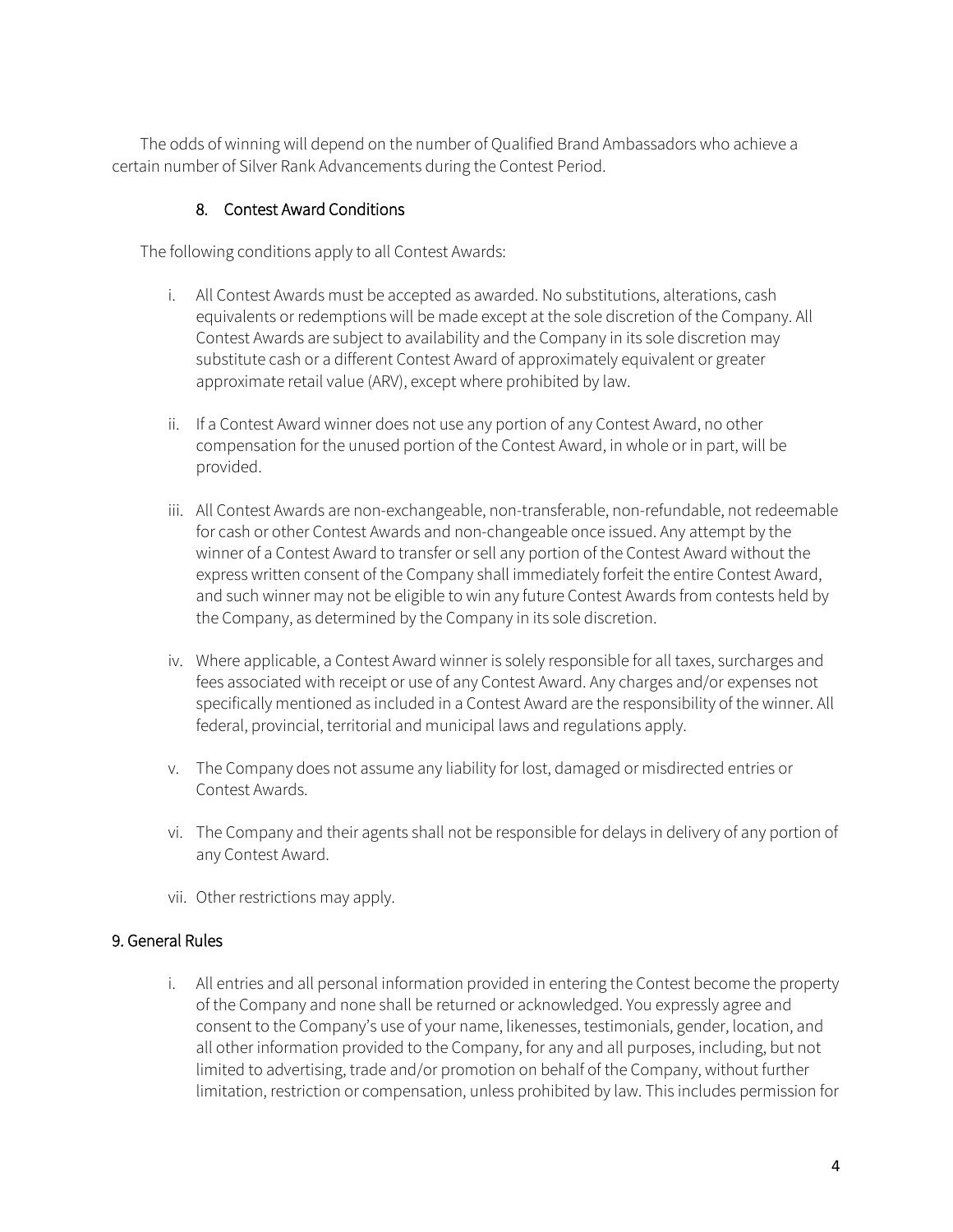the Company to publish all aspects of your participation in this Contest, including in any and all media worldwide, known or unknown, without limitation or additional compensation to you, and to use the submitted information, including for purposes of marketing and promotion, subject to the Company's privacy policies and to the extent permitted by law.

- ii. Any entry that is obtained as a result of information being provided in connection with the Contest that is incomplete, illegible, damaged or irregular, or that contains false information, is invalid.
- iii. The Company may disqualify a Qualified Brand Ambassador from the Contest and/or ban or disqualify a Qualified Brand Ambassador from any future promotions of the Company if, in the sole discretion of the Company, it is determined that said Qualified Brand Ambassador is attempting or has attempted to undermine the legitimate operation of the Contest by cheating, hacking, deception, or other unfair practices, intending to annoy, abuse, threaten or harass any other Qualified Brand Ambassadors or representatives of the Company and their agents, or violating these Rules and/or any terms of use associated with the Contest or that said Qualified Brand Ambassador has or had attempted to submit malicious code, .exe files, or any file that contains malicious code. The Company further reserves the right to cancel, terminate, modify, or suspend the Contest if not capable of completion or running as planned, including by reason of infection by computer virus, bugs, tampering, fraud, unauthorized intervention, any strike, lock-out or other labour conflict, force majeure or technical failures of any sort, including without limiting the generality of the foregoing difficulties relating to Internet service providers and mobile telephone companies and the hardware and software used by such Internet service providers and mobile telephone companies.
- iv. The Company reserves the right, in their sole discretion, to temporarily or permanently terminate, close, suspend, reinstate, modify or amend, in whole or in part, the Contest at any time with or without prior notice for any reason whatsoever. The decision of the Company in all matters under its control is final and binding, and no correspondence will be entered into regarding same.
- v. By entering the Contest, each Qualified Brand Ambassador agrees to abide by these Rules, which are subject to change without notice to Qualified Brand Ambassadors.
- vi. By entering this Contest, as a Brand Ambassador, the Qualified Brand Ambassador has previously agreed to receiving commercial electronic messages from the Company. The Qualified Brand Ambassador understands that his or her personal information will be retained by the Company in the United States and that the United States governments, courts or law enforcement or regulatory agencies will be able to obtain disclosure of his or her personal information through the laws of the United States. To opt-out of receiving such communications from Plexus, you must notify Plexus at **Privacy@plexusworldwide.com**.
- vii. By entering the Contest, each Qualified Brand Ambassador automatically releases each of the Releasees (as defined below) and any other person or entity associated in any way with the Contest from any and all liability arising in any manner from the Contest, including without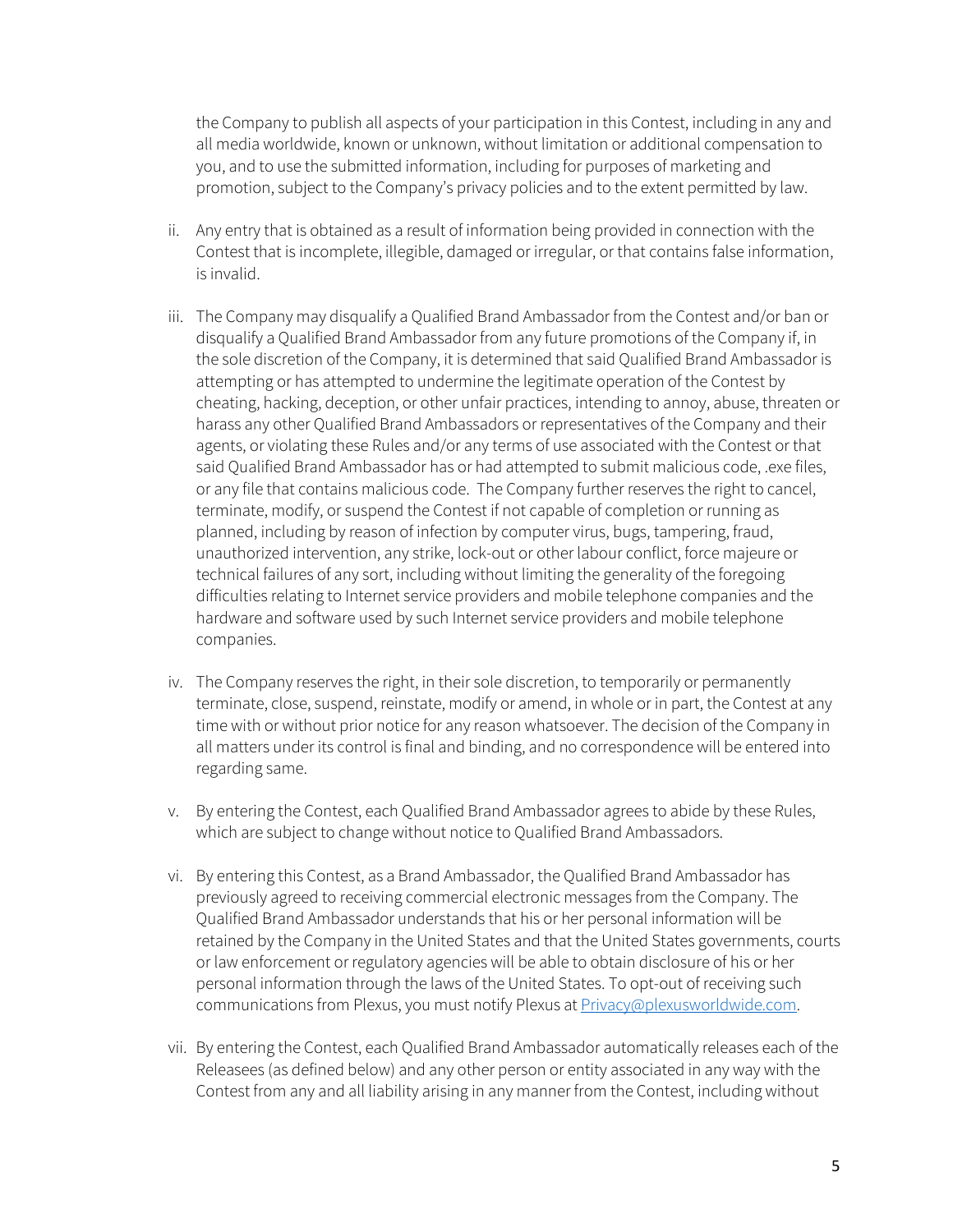limitation, the selection of any Contest Award winners, the administration of the Contest, and the acceptance or the use of any or all of the Contest Award as awarded.

- viii. All decisions by the Company with respect to all aspects of the Contest shall be final and binding. All Qualified Brand Ambassadors agree to abide by all of the instructions and decisions of the Company. In the event of any dispute regarding the interpretation of these Rules or any decision rendered by the Company, the decision or interpretation of the Company shall prevail.
- ix. Any attempt to tamper with the entry process, to interfere with the Contest or these Rules, to deliberately damage any website, to undermine the administration, security or legitimate operation of the Contest, or to submit malicious code, .exe files or any file that contains malicious code, may be a violation of criminal and civil laws and regulations and the Company reserves the right to seek damages or other relief or both, including lawyers' fees, from all persons responsible for such acts to the fullest extent permitted by law, including criminal prosecution.
- x. The Releasees are not responsible for any technical problems, failures, or difficulties, printing errors, clerical, typographical or other error in communications; any errors or failures of any kind, whether human, mechanical, clerical, electronic, interruption of power, digital or technical in nature; malfunctions of any telephone lines, computer systems, servers, providers, hardware/software, lost or unavailable network connections or failed, incomplete, garbled or delayed computer transmission or any combination thereof, including without limiting the generality of the foregoing difficulties relating to Internet service providers and mobile telephone companies and the hardware and software used by such Internet service providers and mobile telephone companies. The Releasees are not responsible for any failure to comply with its obligations due to any acts of God, any actions, regulations, orders or requests by any governmental or quasi-governmental entity (whether or not the actions, regulations, orders or requests proves to be invalid), equipment failure, terrorist acts, earthquake, war, fire, flood, explosion, unusually severe weather, hurricane, embargo, labor dispute or strike (whether legal or illegal), labour or material shortage, transportation interruption of any kind, work slow-down, civil disturbance, insurrection, riot, or any other cause beyond the Releasees' sole control. The Releasees are not responsible for any liability for injury or damage to any computer system or other electronic device resulting from participation in or accessing or downloading information in connection with the Contest. The Releasees are not responsible for fraudulent calls/mail/e-mails made or sent to Qualified Brand Ambassadors by third parties in connection with Qualified Brand Ambassadors' participation in this Contest. The Releasees are not responsible for any failure by any third party to allow for the redemption of any Contest Award or for any misrepresentation or other damage caused by any third party arising from or in connection with the redemption or use of any Contest Award.
- xi. The Company does not assume responsibility of any nature whatsoever in all cases where the inability to hold the Contest results from any event beyond the reasonable control of the Company, including without limitation, any Act of God, any strike, lock-out or other labour conflict, war, act of terror, unavailability of any website, or should a virus, worm, bug or other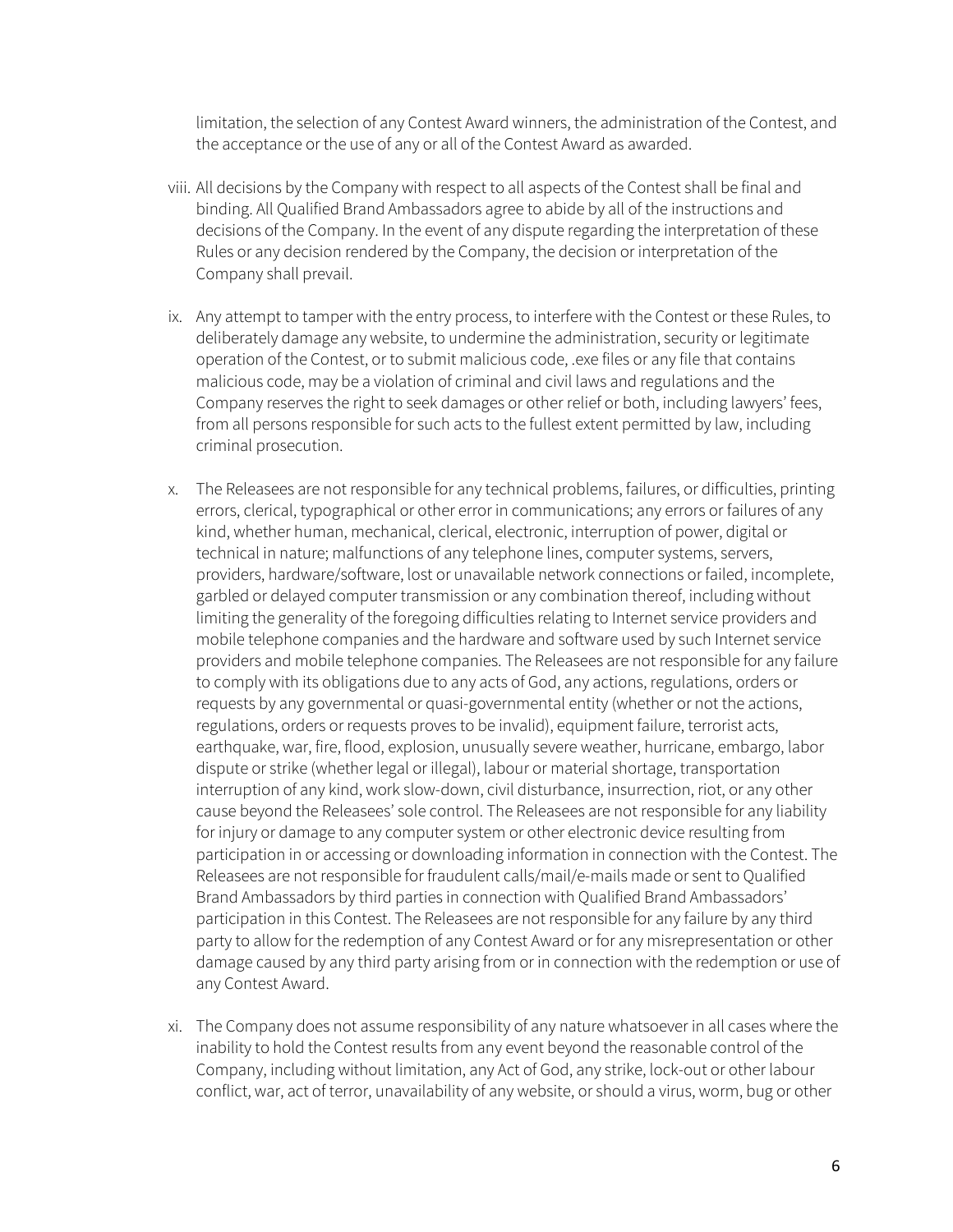cause beyond the reasonable control of the Company corrupt the security, data integrity, or proper administration of the Contest.

- xii. Privacy. By entering the Contest, Qualified Brand Ambassadors may be sharing their personal information with the Company. Personal information collected by the Company will be used for administering the Contest and for presenting Contest Awards. In addition, by entering, Qualified Brand Ambassadors agree to the Company using Qualified Brand Ambassadors' personal information as described in the Privacy Policy found at the following website: [https://plexusworldwide.ca/privacy-policy.](https://plexusworldwide.ca/privacy-policy) Please refer to the said Privacy Policy for important information regarding the collection, use and disclosure of personal information by the Company. The Company is not responsible for disclosures made by any third party. Qualified Brand Ambassadors may subsequently opt-out of receiving further emails as set forth in the Privacy Policy. BY ENTERING THIS CONTEST, THE QUALIFIED BRAND AMBASSADORS ACKNOWLEDGE AND AGREE THAT THEY HAVE READ AND CONSENT TO THE COMPANYS' PRIVACY POLICY AND TERMS OF SERVICE.
- xiii. No Liability of Releasees. None of the Company and their agents, and any of their respective parent companies, affiliates, subsidiaries and advertising/promotion agencies, and all of their respective associates, directors, officers, employees, agents, representatives, successors and assigns (individually and collectively, the "Releasees") are liable or responsible for any claim or cause of action including, but not limited to, injury, damage, loss, expense, accident, delay, inconvenience, disappointment or other irregularity suffered or alleged to have been suffered by any person whatsoever that may be caused by or contributed to (a) wrongful, negligent, or unauthorized act or omission on the part of any of Contest Award manufacturer, supplier or any of their agents, servants, employees, or independent contractors, (b) the wrongful, negligent, or unauthorized act or omission on the part of any other person or entity not an employee of the Releasees, or (c) any cause, condition or event whatsoever beyond the control of the Releasees. Releasees shall not be liable for any personal injury, death, dismemberment, injury, damage, loss, expense, cost, accident, delay, inconvenience, irregularity or losses of any kind arising out of or relating to any Contest Award granted under this Contest, even if caused by the negligence of any maker, distributor or supplier of any portion of any Contest Award or their respective parents, subsidiaries, and affiliated companies. The Contest Award winner(s) assume all liability for any injury or damage caused, or claimed to be caused, by participation in this Contest or use or redemption of the Contest Award.
- xiv. The Releasees shall not be responsible for entries not received or not considered eligible due to incomplete, inaccurate, unclear or indecipherable information, failed or interrupted network connections, any strike, lock-out or other labour conflict, or any other mechanical or technical problems, however caused, including without limiting the generality of the foregoing difficulties relating to Internet service providers and mobile telephone companies and the hardware and software used by such Internet service providers and mobile telephone companies. The Releasees shall have no liability for lost, stolen, delayed, damaged or misdirected Contest entries, or for any failure, interruption, delay, error or omission during the Contest Period. The Company websites or any other website(s) used during or for the purpose of participating in the Contest (the "Website(s)") or features on the Websites during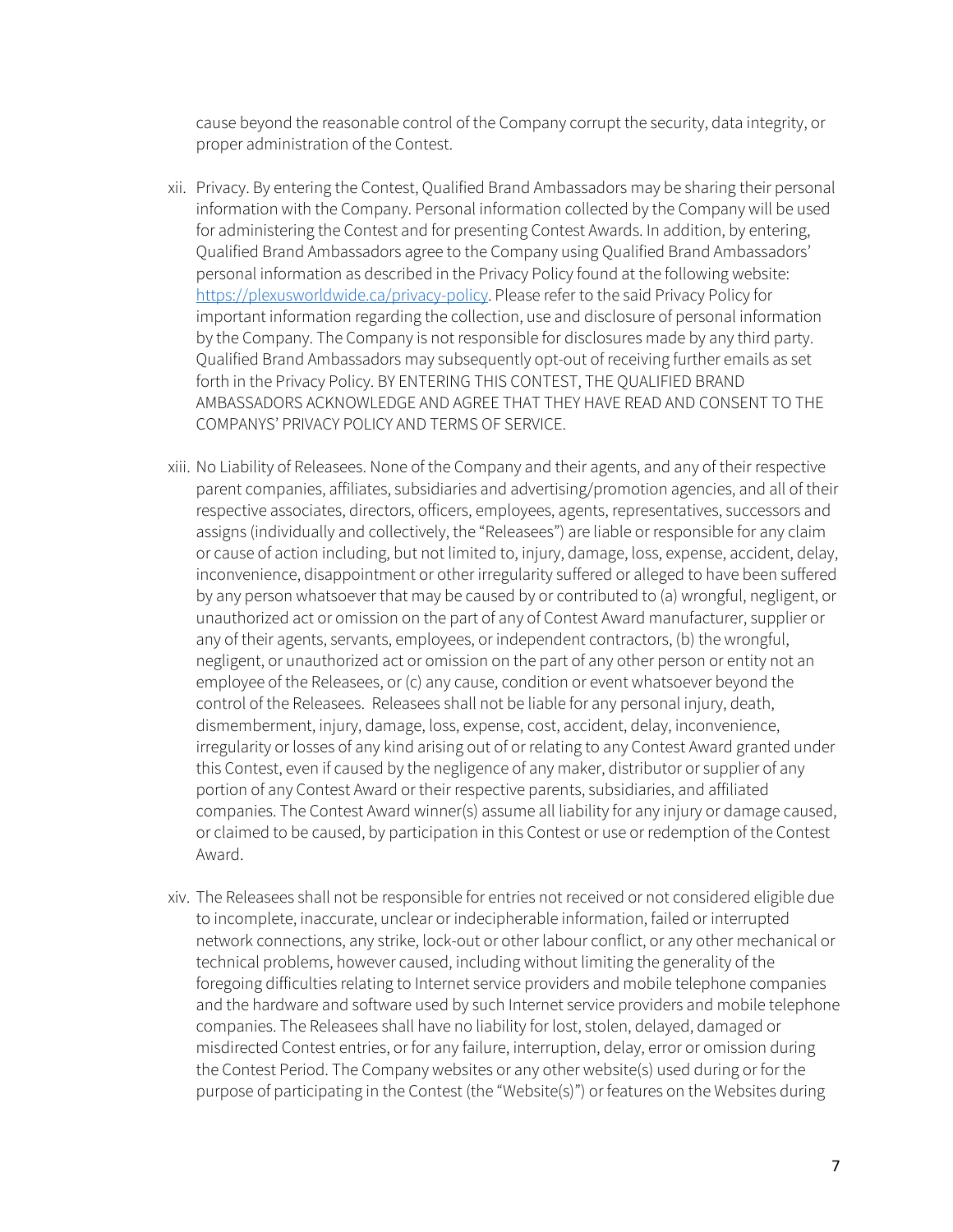the Contest, for any problems related to the Websites, including mechanical or technical malfunction of, or damage to, any telephone network or lines, computer online systems, servers, access providers, computer equipment, software, for failure of any email or Contest entry to be received by the Company for any reason, for damage to a Qualified Brand Ambassador's or any other person's computer or other electronic device(s), or for breaches of privacy for any reason beyond the control of the Releasees, including interference by third parties including third party computer "hackers."

- xv. CAUTION. IN NO EVENT WILL THE COMPANY AND THEIR AGENTS OR THE RELEASEES, THEIR PARENTS, AFFILIATES, SUBSIDIARIES AND RELATED COMPANIES, THEIR RESPECTIVE ADVERTISING OR PROMOTION AGENCIES, OR ANY OF THEIR RESPECTIVE OFFICERS, DIRECTORS, EMPLOYEES, REPRESENTATIVES AND AGENTS, BE RESPONSIBLE OR LIABLE FOR ANY DAMAGES OR LOSSES OF ANY KIND, INCLUDING DIRECT, INDIRECT, INCIDENTAL, CONSEQUENTIAL, OR PUNITIVE DAMAGES ARISING OUT OF THE CONTEST, INCLUDING WITHOUT LIMITING THE FOREGOING ARISING OUT OF YOUR ACCESS TO AND USE OF ANY OF THE WEBSITES OR DOWNLOADING FROM AND/OR PRINTING MATERIAL DOWNLOADED FROM ANY OF THE WEBSITES. WITHOUT LIMITING THE FOREGOING, EVERYTHING RELATING TO THE CONTEST, INCLUDING CONTEST AWARDS, IS PROVIDED "AS IS" WITHOUT WARRANTY OF ANY KIND, EITHER EXPRESS OR IMPLIED, INCLUDING BUT NOT LIMITED TO, IMPLIED WARRANTIES OF MERCHANTABILITY, FITNESS FOR A PARTICULAR PURPOSE OR NON-INFRINGEMENT. SOME JURISDICTIONS MAY NOT ALLOW LIMITATIONS OR EXCLUSION OF LIABILITY INCIDENTAL OR CONSEQUENTIAL DAMAGES OR EXCLUSION OF IMPLIED WARRANTIES SO SOME OF THE ABOVE LIMITATIONS OR EXCLUSIONS MAY NOT APPLY TO YOU.
- xvi. This Contest is subject to all applicable federal, provincial, territorial and municipal laws of Canada and is void outside Canada or where prohibited by law.
- xvii.Any and all disputes, claims and causes of action arising out of or connected with the Contest, or any Contest Awards to be presented, shall be resolved individually, without resort to any form of class action, and exclusively by the courts in the State of Arizona; and any and all claims, judgments and awards shall be limited to actual out-of-pocket costs incurred, including costs associated with entering the Contest, but in no event attorneys' fees. All issues and questions concerning the construction, validity, interpretation and enforceability of these official rules, or the rights and obligations of the Qualified Brand Ambassador and the Company and their agents in connection with the Contest, shall be governed by, and construed in accordance with, the laws of Canada, without giving effect to any choice of law or conflict of law rules, which would cause the application of the laws of any jurisdiction other than Canada.
- xviii. If any provision of these Rules or the application thereof to any person or circumstance shall, to any extent, be invalid or unenforceable, the remainder of these Rules, or the application of such provision to persons or circumstances other than those as to which it is held invalid or unenforceable, shall not be affected thereby and each provision of these Rules shall be valid and enforced to the fullest extent permitted by law and be independent of every other provision of these Rules.